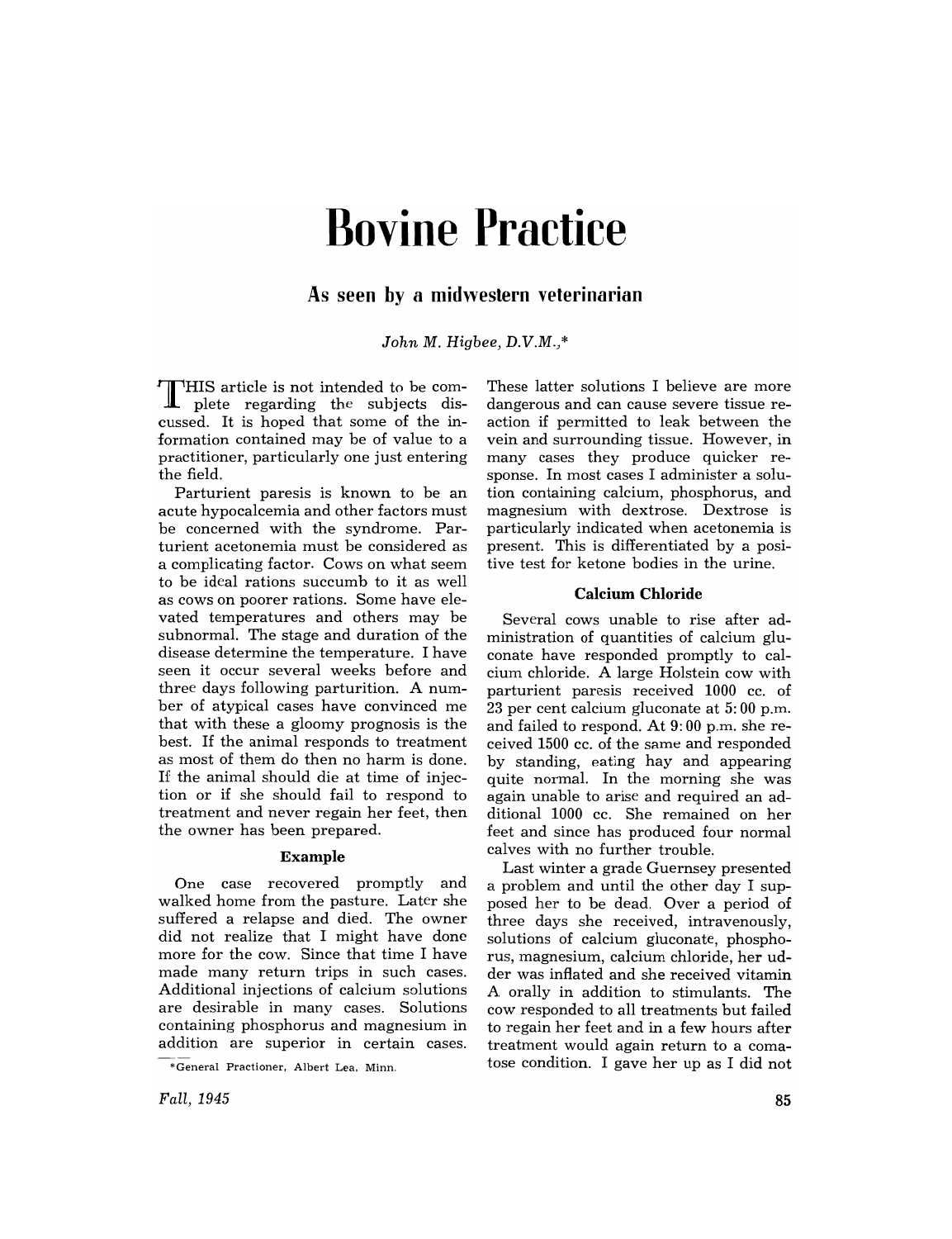believe it justifiable to make more trips and the road was getting impassable. The owner was instructed to continue to inflate the udder twice daily. The cow was able to rise in a few more days and is now doing well.

Most cases of parturient paresis will recover promptly but sooner or later the practitioner will find one as described above and in most instances they will respond if treatment is continued. How much of these solutions can be given to an individual I do not know, but I believe very large quantities can be administered if they are given slowly and the animal is watched for any alarming symptoms.

#### Constipation

Constipation is a term which covers a variety of ills and is the diagnosis usually given by an owner when he calls. In most cases the owner is wrong. You may find mastitis acetonemia, parturient paresis, pyelonephritis, pneumonia, atony of the rumen, stasis of the intestines or other conditions. In most cases an examination of the urine should be made. Ketone bodies may be found even though the cause of the illness may be any of these conditions. Even so the administration of dextrose is helpful. The administration of dextrose intravenously and the oral administration of molasses constitutes my routine treatment for acetonemia. I am not sure that vitamin A has been greatly beneficial in the cases I have treated.

## Pyelonephritis

Many cases of pyelonephritis respond to treatment with sulfathiazole and if they do I recommend selling the animals to the market for salvage. Many cases of pyelonephritis may be overlooked if the urine is not routinely examined. Atony of the rumen leads to a decrease in amount of feces passed and if the cow is confined this is one of the first symptoms noted by the owner. Many of them give one or two pounds of Epsom salts with varied success. My own experience makes me believe this is a poor practice as the owner's diagnosis is often faulty. After making a diagnosis of atony of the rumen my treatment usually consists of  $\frac{1}{2}$  lb. artificial carlsbad

salts, 1 oz. ginger, 1 oz. gentian, 1 dram tartar emetic, and 2 drams fluid extract nux vomica given with several gallons of warm water with a stomach tube. One ounce of sodium thiosulfate may be added. Tablets of nux vomica, tartar emetic, ginger, and gentian are convenient to use and lend themselves to being left with owners for follow up treatment. In addition I usually use from 4 to 8 cc. of lentin. If the response is slow calcium gluconate solution is of value.

## Winter Diarrhea

Winter diarrhea may not be properly named; however, in the fall and winter a severe diarrhea frequently appears in individuals and may progress through an entire herd. It has been confined to dairy cattle in my practice and usually occurs soon after they are started on ensilage. In other affected herds no ensilage is fed but usually in these herds corn shreds or corn fodder is fed. Frequently the feces contain blood and the animals rapidly lose flesh, appetite, and their milk flow diminishes. If nothing is done there will be severe loss of weight, and the cattle may not regain production all winter. Treatment consists of decreasing the amount of silage fed to well animals and stopping it entirely for affected animals. Astringents should be given liberally to the cows. One effective combination is catechu, copper sulfate, iron sulfate and chalk, 15 grains of each made into capsules. Give four capsules every three hours, decreasing the dose as the animals improve.

#### Impactions

In late summer cattle often break into cornfields. A combination of factors are responsible; poor fences, poor pastures, lack of supplemental feeds, and often just pure carelessness. The owner may call in a few hours and the cows usually look well at that time although they will be very full and tight. At this time I usually administer one to two ounces of sodium thiosulphate in water with the stomach tube and keep cattle confined with access to only a limited quantity of water. Most of them will recover with this treatment. It may be supplemented with stimulants